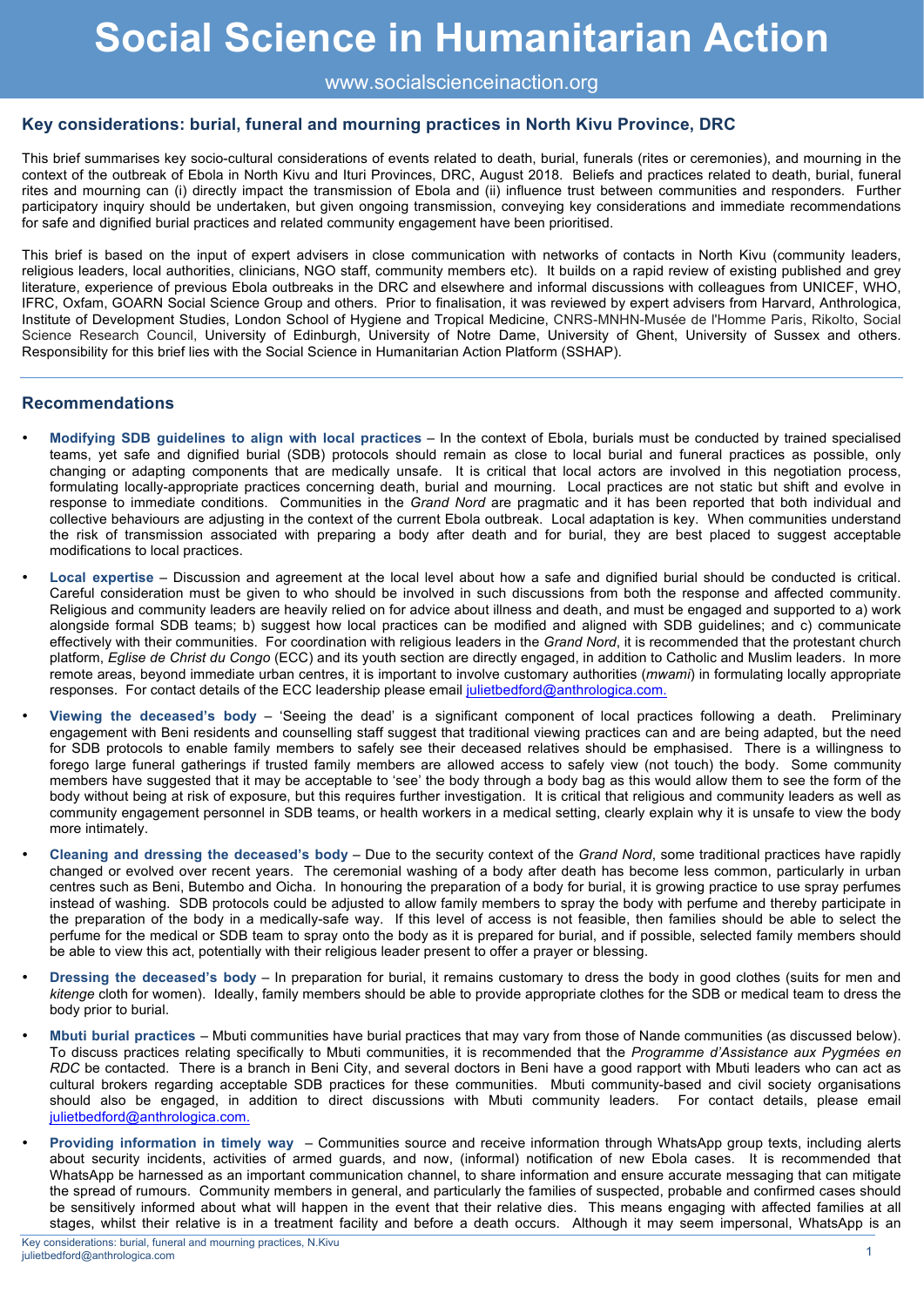efficient and effective platform for sharing regular information with families. Community members from the *Grand Nord* have reported that families are being informed about their relative's death only after the burial has been conducted. This is unacceptable and, as in other Ebola outbreaks, could have far-reaching negative ramifications. Sustained investment must be made in a) keeping families up-to-date with regular information about their relatives' condition; and b) facilitating a family's engagement after the death but before and during the burial of their relative.

- **SDB response teams** Burial teams should include trusted persons who already customarily play a role in death, burial and funerals and who are known to local communities. Such individuals should receive training on safe and dignified burial protocols and procedures, and should act as liaison between a family and burial team, even if they are not directly involved with making the body medically safe. In previous outbreaks in DRC, Uganda and West Africa, the significance of actively incorporating local community members into burial teams and facilitating effective community engagement has been well documented.
- **Grief and psychosocial support** Facilitating a dignified burial that is meaningful to families and communities is a powerful psychosocial intervention in itself (in line with IASC guidelines for MHPSS after emergencies). Psychosocial support is an important component of an Ebola response. In coordination with the Ministry of Health, it is recommended that partners work directly with the Ebola Outbreak Psychosocial Commission (a local commission of medical and counseling specialists in Beni) and support be given to established local counselling centres such as the Bethesda Counselling Centre in Beni City. The Bethesda Counselling Centre opened in 2016 to provide psychosocial and mental health counselling to those affected by the ongoing violence in the province. The centre is well positioned to liaise with local churches and community leaders to discuss culturally appropriate SDB and mourning practices and is developing a curriculum for psychosocial support for Ebola-affected individuals and families that, in addition to Ministry of Health materials, could serve as a model to be locally adjusted elsewhere in North Kivu. It is recommended that existing psychosocial materials be directly provided to local counsellors and psychologists in the *Grand Nord*. For further details, please contact julietbedford@anthrologica.com
- **Transparency** SDB procedures agreed at the local level should be carefully explained to all community members, and opportunity provided for them to ask questions. Such engagement will help reduce the risk of surprise, incorrect assumptions and suspicions that can contribute to reluctance, refusal and resistance. In the context of North Kivu, this may help mitigate assumptions that Ebola and Ebolarelated deaths are politically driven. Two-way dialogue and community consultations should be supported by clear messaging (through local radio, WhatsApp etc.) to ensure community members understand the need for SDB and to raise awareness about the use of locally appropriate SDB. A well-managed and transparent process will also help reduce rumours associated with the care of the deceased and the intentions of burial teams.

#### **Key considerations**

- **Changing practices** The *Grand Nord* should be viewed in its context as a modern society where processes of renegotiating traditions, beliefs and related practices are ongoing. Customary rituals are more fully respected in villages or among chieftaincy families than they are in urban centres where the mass displacement of communities since 2014 has significantly increased the proportion of the population living there (including Beni, Butembo and Oicha). Customary practices followed by the Nande are likely to be more fully respected in Lubero territory than in Beni territory. Residents in Beni report that there are often little observable differences between the funeral practices of different communities in contemporary society. They note that the spread of Christianity throughout the area has contributed to the merging of previously distinct rituals, and emphasise that pastors and other religious leaders, community leaders and traditional healers remain critical figures in counselling families and negotiating burials during the Ebola outbreak.
- **Contemporary practices in Nande and non-Mbuti minority communities**
	- *'The affairs of death are for the home*': The body of the deceased is brought to its home or the home of the family's patriarch. It is not usual to leave a body at the hospital. There is usually one night between the death and burial, and it is expected that the body will remain at home during this period.
	- Announcing the cause of death: It is important to discern the cause of death, so this can be explained when the death is formally announced. It is usually the patriarch of the family who must deliver the reason or most plausible explanation of death. Doctors are trusted and many families accept medical explanations for causes of death. In other cases, metaphysical explanations are offered (e.g. death as a result of curse or divine or ancestor disfavour), or a combination of both.
	- Washing or cleansing the body: In preparing the body for burial, some families still wash the body, although this practice is less common than it was. The washing of a body is managed by certain family representatives, and although traditionally the paternal uncle may have washed the body in Nande households, now when washing is practised, there is a gender distinction in that men will wash a man's body, and women will wash a woman's body.
	- Use of spray perfume: Rather than washing a body, it is increasingly common for families to use a spray perfume to prepare or anoint the body in preparation for burial.
	- Dressing the body: The body of the deceased is dressed in good clothes prior to burial. Ideally, men will be dressed in suits, and women in *kitenge* cloth.
	- Use of a coffin: After preparation, the body is placed in a coffin for burial. In villages and rural areas, however, coffins are less readily available, and often the body is wrapped in cloth. Muslim communities also wrap the body of their deceased in cloth but do not use a coffin. The cloth that is used to carry the body to the burial site (as opposed to the cloth that the body is wrapped in) is often retained by the family.
	- Night vigil of prayer and mourning: It is common for family and friends to gather around the body (day and night) to give their last respects, and symbolically grieve their loss. Crying or wailing is an important expression of grief. Family and friends will remain with the corpse overnight, sometimes eating and drinking together. The deceased can be 'viewed' during this time, either in a coffin at the house, or in his / her bed. Viewing the body is important, both as a way for family and friends to honour the deceased, and also to provide visual confirmation of death.
	- Other physical contact: Other family members who did not participate in washing or dressing the body may choose to touch the body to feel close to the departed as they pay their respects, but this is not a required component of the mourning ceremony.
	- Place of burial: Although burials would customarily be in the deceased's ancestral land alongside their relatives, ongoing conflict, insecurity and displacement in the *Grand Nord* have required communities to negotiate new practices, and many people are now